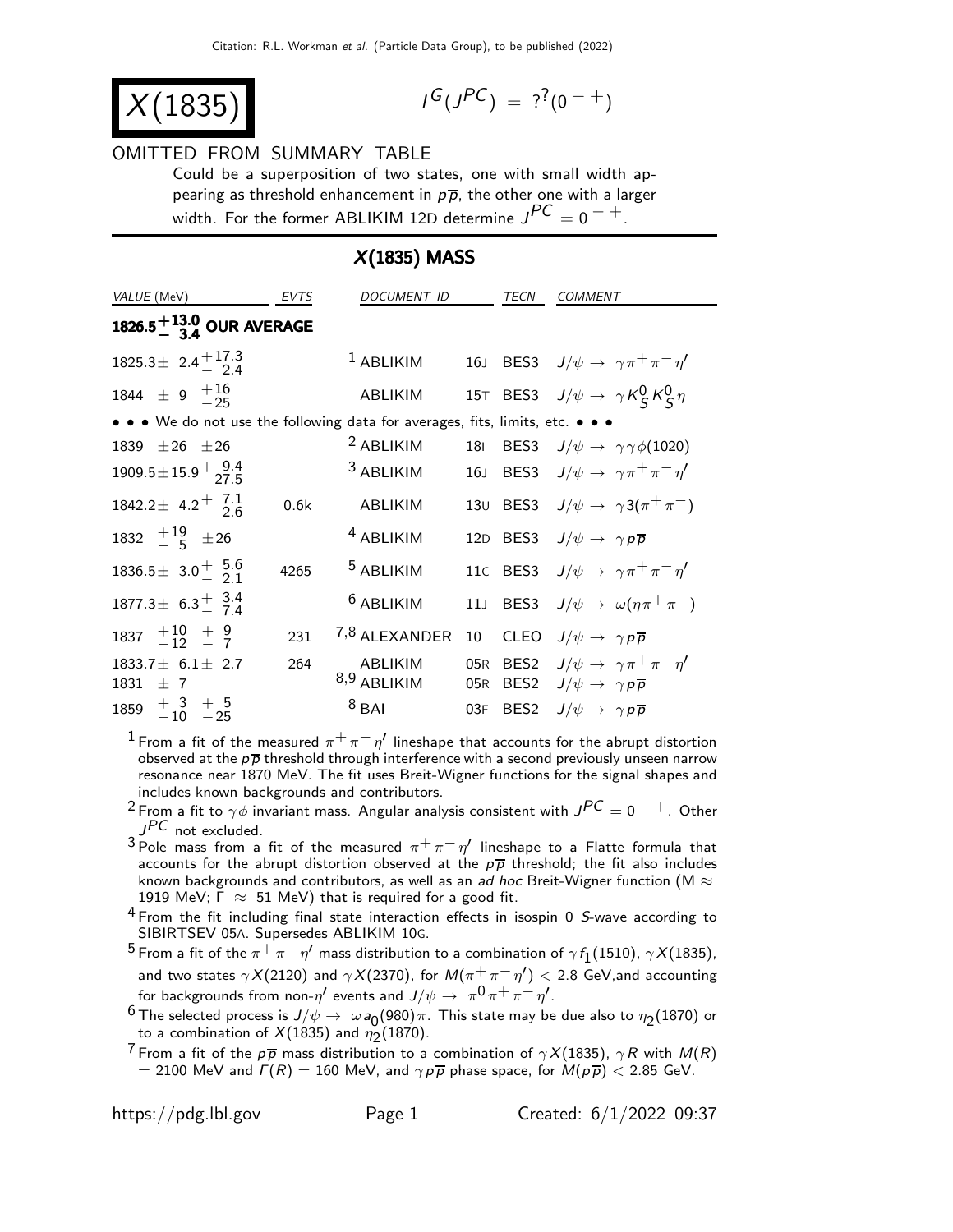$8$  Evidence for a threshold enhancement in the  $p\overline{p}$  mass spectrum was also reported by <code>ABE 02</code>K, <code>AUBERT</code>,B <code>05L,</code> and WANG 05A in  $B^+\,\rightarrow\;p\overline{p}K^+$ , WANG 05A in  $B^0\,\rightarrow\,$  $p\overline{p}K_S^0$ , ABE 02w in  $\overline{B^0} \rightarrow p\overline{p}D^0$ , DEL-AMO-SANCHEZ 12 in  $B \rightarrow D(D^*)p\overline{p}(\pi)$ , and WEI 08 in  $B^+ \to p\overline{p}\pi^+$  decays. Not seen by ATHAR 06 in  $\gamma(1S) \to p\overline{p}\gamma$ .  $9$  From the fit including final state interaction effects in isospin 0 S-wave according to SIBIRTSEV 05A. Systematic errors not estimated.

### X(1835) WIDTH

| VALUE (MeV)                                              |     | $CL\%$ | EVTS | <b>DOCUMENT ID</b>                                                            |                 | TECN             | COMMENT                                                |
|----------------------------------------------------------|-----|--------|------|-------------------------------------------------------------------------------|-----------------|------------------|--------------------------------------------------------|
| 242 $+14$ OUR AVERAGE                                    |     |        |      |                                                                               |                 |                  |                                                        |
| $245.2 \pm 13.1 \begin{array}{c} 4.6 \\ 9.6 \end{array}$ |     |        |      | $1$ ABLIKIM                                                                   |                 |                  | 16J BES3 $J/\psi \rightarrow \gamma \pi^+ \pi^- \eta'$ |
| $192 \begin{array}{c} +20 \\ -17 \\ -43 \end{array}$     |     |        |      | ABLIKIM                                                                       |                 |                  | 15T BES3 $J/\psi \rightarrow \gamma K_S^0 K_S^0 \eta$  |
|                                                          |     |        |      | • • • We do not use the following data for averages, fits, limits, etc. • • • |                 |                  |                                                        |
| 175<br>$\pm 57$                                          | ±25 |        |      | <sup>2</sup> ABLIKIM                                                          | 181             | BES3             | $J/\psi \rightarrow \gamma \gamma \phi(1020)$          |
| $273.5 \pm 21.4 \frac{+}{-64.0}$                         |     |        |      | <sup>3</sup> ABLIKIM                                                          | 16J             |                  | BES3 $J/\psi \rightarrow \gamma \pi^+ \pi^- \eta'$     |
| 83 $\pm 14$ $\pm 11$                                     |     |        | 0.6k | ABLIKIM                                                                       | 13 <sub>U</sub> | BES3             | $J/\psi \rightarrow \gamma 3(\pi^+\pi^-)$              |
| < 76                                                     |     | 90     |      | <sup>4</sup> ABLIKIM                                                          | 12D             | BES3             | $J/\psi \rightarrow \gamma p \overline{p}$             |
| 190 $\pm$ 9 $^{+38}_{-36}$                               |     |        | 4265 | <sup>5</sup> ABLIKIM                                                          |                 | 11c BES3         | $J/\psi \rightarrow \gamma \pi^+ \pi^- \eta'$          |
| 57 $\pm$ 12 $\frac{+19}{-4}$                             |     |        |      | <sup>6</sup> ABLIKIM                                                          | 11 <sub>J</sub> | BES3             | $J/\psi \rightarrow \omega(\eta \pi^+ \pi^-)$          |
| $0 \tfrac{+44}{0}$                                       |     |        | 231  | 7,8 ALEXANDER                                                                 | 10              | <b>CLEO</b>      | $J/\psi \rightarrow \gamma p \overline{p}$             |
| 67.7 $\pm$ 20.3 $\pm$ 7.7                                |     |        | 264  | ABLIKIM                                                                       | 05R             | BES <sub>2</sub> | $J/\psi \rightarrow \gamma \pi^+ \pi^- \eta'$          |
| < 153                                                    |     | 90     |      | 8,9 ABLIKIM                                                                   | 05R             | BES2             | $J/\psi \rightarrow \gamma p \overline{p}$             |
| $<$ 30                                                   |     |        |      | $8$ BAI                                                                       | 03F             | BES <sub>2</sub> | $J/\psi \rightarrow \gamma p \overline{p}$             |

 $^1$  From a fit of the measured  $\pi^+\pi^-\eta'$  lineshape that accounts for the abrupt distortion observed at the  $p\overline{p}$  threshold through interference with a second previously unseen narrow resonance near 1870 MeV. The fit uses Breit-Wigner functions for the signal shapes and includes known backgrounds and contributors.

<sup>2</sup> From a fit to  $\gamma \phi$  invariant mass. Angular analysis consistent with  $J^{PC} = 0^{-+}$ . Other JPC not excluded.

 $3$  Pole width from a fit of the measured  $\pi^+\pi^-\eta'$  lineshape to a Flatte formula that accounts for the abrupt distortion observed at the  $p\bar{p}$  threshold; the fit also includes known backgrounds and contributors, as well as an ad hoc Breit-Wigner function (M  $\approx$ 1919 MeV;  $\Gamma \approx 51$  MeV) that is required for a good fit.

 $^4$  From the fit including final state interaction effects in isospin 0 S-wave according to

SIBIRTSEV 05A. Supersedes ABLIKIM 10G.<br><sup>5</sup> From a fit of the  $\pi^+\pi^-\eta'$  mass distribution to a combination of  $\gamma\,f_1(1510)$ ,  $\gamma X(1835)$ , and two states  $\gamma X(2120)$  and  $\gamma X(2370)$ , for  $M(\pi^+\pi^-\eta') < 2.8$  GeV, and accounting for backgrounds from non- $\eta'$  events and  $J/\psi \rightarrow \pi^0 \pi^+ \pi^- \eta'$ .

<sup>6</sup> The selected process is  $J/\psi \to \omega a_0(980) \pi$ . This state may be due also to  $\eta_2(1870)$  or to a combination of  $X(1835)$  and  $\eta_2(1870)$ .

<sup>7</sup> From a fit of the  $p\overline{p}$  mass distribution to a combination of  $\gamma X(1835)$ ,  $\gamma R$  with  $M(R)$ = 2100 MeV and  $\Gamma(R) = 160$  MeV, and  $\gamma p \overline{p}$  phase space, for  $M(p \overline{p}) < 2.85$  GeV.

 $8$  Evidence for a threshold enhancement in the  $p\overline{p}$  mass spectrum was also reported by ABE 02K, AUBERT,B 05L, and WANG 05A in  $B^+\rightarrow p\overline{p}K^+$ , WANG 05A in  $B^0\rightarrow$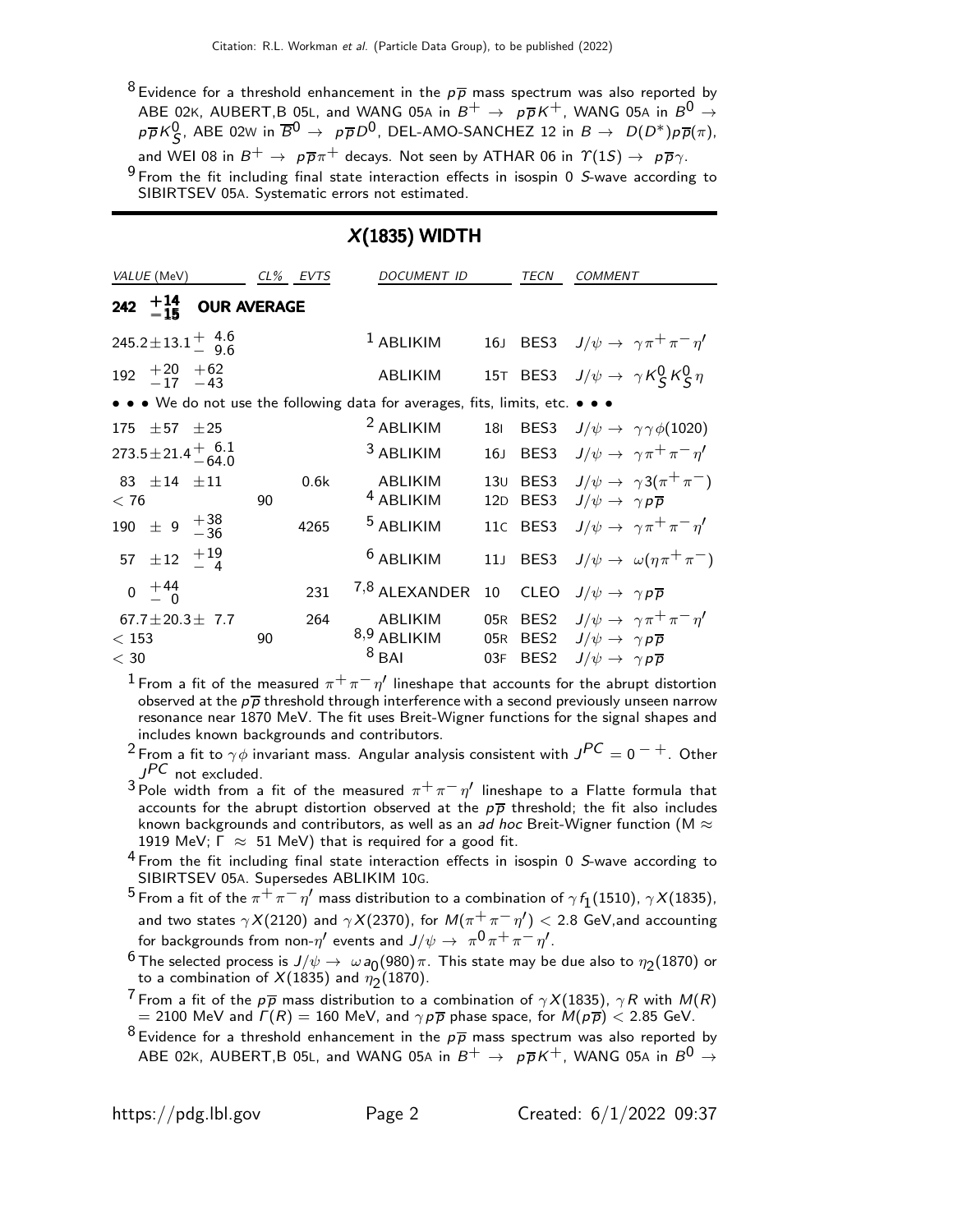$p\overline{p}K^0_S$ , ABE 02w in  $\overline{B}{}^0\to~p\overline{p}D^0$ , DEL-AMO-SANCHEZ 12 in  $B\to~D(D^*)p\overline{p}(\pi),$ and WEI 08 in  $B^+ \to p\overline{p}\pi^+$  decays. Not seen by ATHAR 06 in  $\Upsilon(1S) \to p\overline{p}\gamma$ . 9 From the fit including final state interaction effects in isospin 0 S-wave according to SIBIRTSEV 05A. Systematic errors not estimated.

## X(1835) DECAY MODES

|            | Mode                                                                                  | Fraction $(\Gamma_i/\Gamma)$ |
|------------|---------------------------------------------------------------------------------------|------------------------------|
| $\Gamma_1$ | $p\overline{p}$                                                                       | seen                         |
|            | $\Gamma_2 \frac{n}{\eta} \pi^+ \pi^-$                                                 | seen                         |
|            | $\begin{matrix} \Gamma_3 & \gamma \gamma \\ \Gamma_4 & K_S^0 K_S^0 \eta \end{matrix}$ |                              |
|            |                                                                                       | seen                         |
|            | $\Gamma_5$ $\gamma \phi(1020)$                                                        | possibly seen                |
|            | $\Gamma_6$ 3( $\pi^+\pi^-$ )                                                          | seen                         |

# X(1835) Γ(i)Γ(γ γ)/Γ(total)

| $\Gamma(\eta'\pi^+\pi^-) \times \Gamma(\gamma\gamma)/\Gamma_{\text{total}}$ |          |                                                                                                                                                                                                                 |      |                                                                                                                               | $l_2$ $l_3$ /I      |
|-----------------------------------------------------------------------------|----------|-----------------------------------------------------------------------------------------------------------------------------------------------------------------------------------------------------------------|------|-------------------------------------------------------------------------------------------------------------------------------|---------------------|
| VALUE (eV)                                                                  | $CL\%$   | DOCUMENT ID                                                                                                                                                                                                     | TECN | <b>COMMENT</b>                                                                                                                |                     |
|                                                                             |          | • • • We do not use the following data for averages, fits, limits, etc. • • •                                                                                                                                   |      |                                                                                                                               |                     |
| $<$ 35.6<br>< 83                                                            | 90<br>90 | $1$ ZHANG<br><sup>2</sup> ZHANG                                                                                                                                                                                 |      | 12A BELL $e^+e^- \rightarrow e^+e^-\eta^{\prime}\pi^+\pi^-$<br>12A BELL $e^+e^- \rightarrow e^+e^- \eta^{\prime} \pi^+ \pi^-$ |                     |
| significance of 2.8 $\sigma$ .<br>significance of 2.8 $\sigma$ .            |          | <sup>1</sup> From a two-resonance fit and constructive interference of the $\eta(1760)$ and X(1835), a<br><sup>2</sup> From a two-resonance fit and destructive interference of the $\eta(1760)$ and X(1835), a |      |                                                                                                                               |                     |
|                                                                             |          | X(1835) BRANCHING RATIOS                                                                                                                                                                                        |      |                                                                                                                               |                     |
| $\Gamma(p\overline{p})/\Gamma(\eta'\pi^+\pi^-)$                             |          |                                                                                                                                                                                                                 |      |                                                                                                                               | $\Gamma_1/\Gamma_2$ |
| <b>VALUE</b>                                                                |          | DOCUMENT ID                                                                                                                                                                                                     |      | TECN<br><b>COMMENT</b>                                                                                                        |                     |
|                                                                             |          | • • • We do not use the following data for averages, fits, limits, etc. • • •                                                                                                                                   |      |                                                                                                                               |                     |
| 0.333                                                                       |          | ABLIKIM                                                                                                                                                                                                         |      | 05R BES2 $J/\psi \rightarrow \gamma \pi^+ \pi^- \eta'$                                                                        |                     |
| $\Gamma(\eta'\pi^+\pi^-)/\Gamma(K^0_S K^0_S \eta)$                          |          |                                                                                                                                                                                                                 |      |                                                                                                                               | 12/14               |
| VALUE                                                                       |          | DOCUMENT ID                                                                                                                                                                                                     |      | TECN<br>COMMENT                                                                                                               |                     |

• • • We do not use the following data for averages, fits, limits, etc. • • •

 $1$  ABLIKIM 15T BES3  $J/\psi \rightarrow \gamma K_S^0 K_S^0 \eta$ 

 $1$  Using resutls from ABLIKIM 05R.

 $6.7 \pm 1.8$